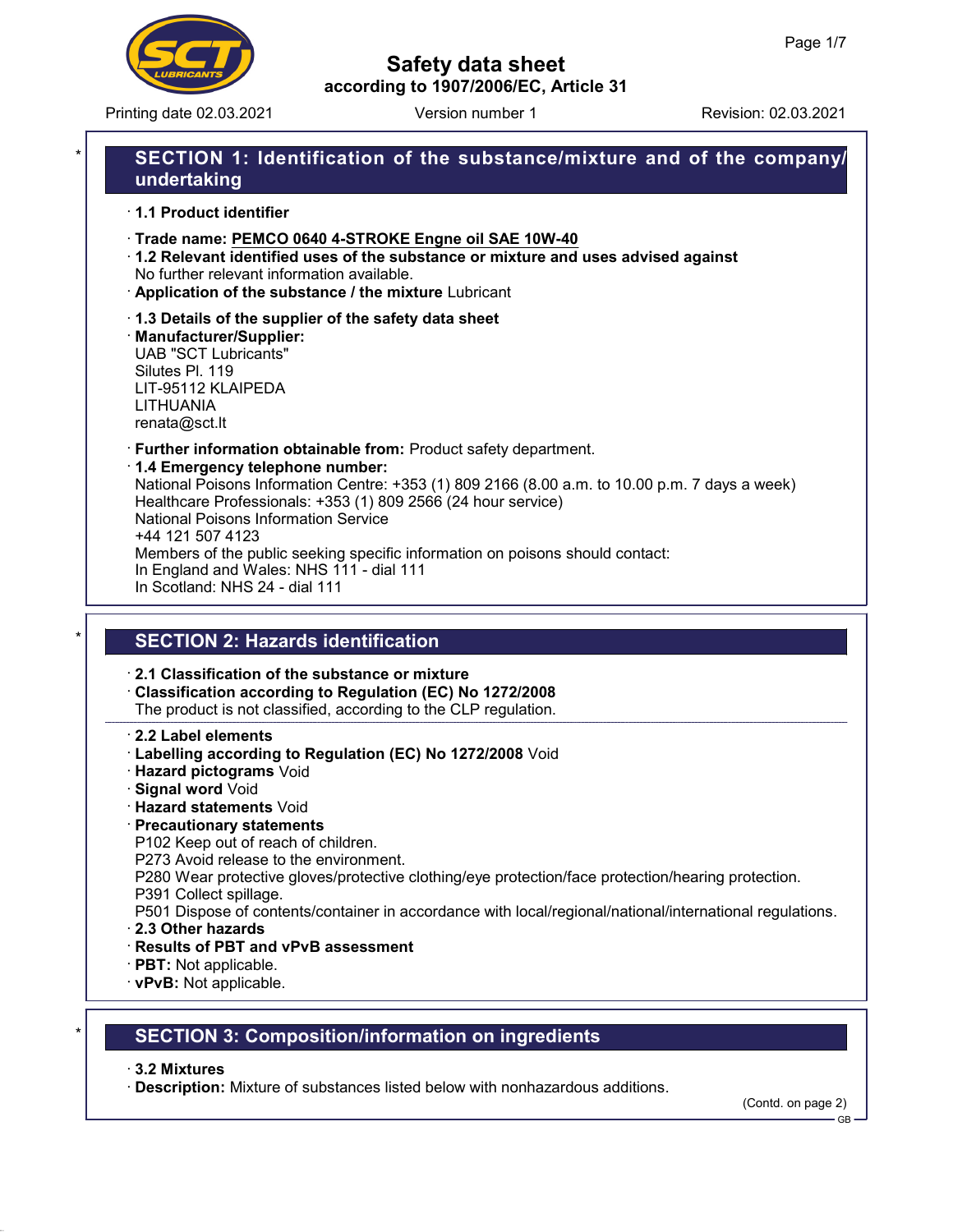

Printing date 02.03.2021 **Revision: 02.03.2021** Version number 1 Revision: 02.03.2021

### Trade name: PEMCO 0640 4-STROKE Engne oil SAE 10W-40

(Contd. of page 1)

#### · Dangerous components: Void

| · Not dangerous substances                                                                  |                                                                                                                                                             |                 |  |
|---------------------------------------------------------------------------------------------|-------------------------------------------------------------------------------------------------------------------------------------------------------------|-----------------|--|
| CAS: 36878-20-3                                                                             | bis(nonilfenil) aminas C30H47N                                                                                                                              | $0.4 - 0.8\%$   |  |
|                                                                                             | EINECS: 253-249-4 Aquatic Chronic 4, H413                                                                                                                   |                 |  |
| CAS: 93819-94-4                                                                             | Cinko bis (O-(6-metilheptil)) bis(O-(Izobutil))bis(ditiofosfatas)<br>EINECS: 298-577-9 C12H27O2PS2.1/2Zn                                                    | $0.4 - 0.8\%$   |  |
|                                                                                             | Eye Dam. 1, H318; Aquatic Chronic 2, H411; Skin Irrit. 2, H315                                                                                              |                 |  |
| CAS: 68457-79-4<br>EINECS: $270-608-0$ esters, zinc salts                                   | Phosphorodithioic acid, mixed O,O-bis (iso-Bu and pentyl)                                                                                                   | $0.2 - 0.4\%$   |  |
|                                                                                             | ELINCS: 406-040-9   C7-9-alkil-3-(3,5-di-transbutil-4-hidroksifenil) propano ato isomers                                                                    | $0.1 - 0.2\%$   |  |
|                                                                                             | ELINCS: $457-320-2$  m3-thio-1,2:1,3:2,3-tris(m-disulfido-k2S)-1,2,3-tris<br>(dialkyldithiocarbamato)-triangulo-trimolybdenum (IV)<br>dialkyldithiocarbamat | $0.01 - 0.08\%$ |  |
| . Additional information: For the wording of the ligted because phropes refer to eastion 18 |                                                                                                                                                             |                 |  |

· Additional information: For the wording of the listed hazard phrases refer to section 16.

## SECTION 4: First aid measures

- · 4.1 Description of first aid measures
- · General information: No special measures required.
- · After inhalation: Supply fresh air; consult doctor in case of complaints.
- · After skin contact: Generally the product does not irritate the skin.
- · After eye contact: Rinse opened eye for several minutes under running water.
- · After swallowing: If symptoms persist consult doctor.
- · 4.2 Most important symptoms and effects, both acute and delayed No further relevant information available.
- · 4.3 Indication of any immediate medical attention and special treatment needed No further relevant information available.

## SECTION 5: Firefighting measures

#### · 5.1 Extinguishing media

- · Suitable extinguishing agents:
- CO2. Do not use water.

Use fire extinguishing methods suitable to surrounding conditions.

Foam

Fire-extinguishing powder

Sand

- · For safety reasons unsuitable extinguishing agents: Water
- · 5.2 Special hazards arising from the substance or mixture No further relevant information available.
- · 5.3 Advice for firefighters
- · Protective equipment: No special measures required.
- · Additional information

Dispose of fire debris and contaminated fire fighting water in accordance with official regulations.

(Contd. on page 3)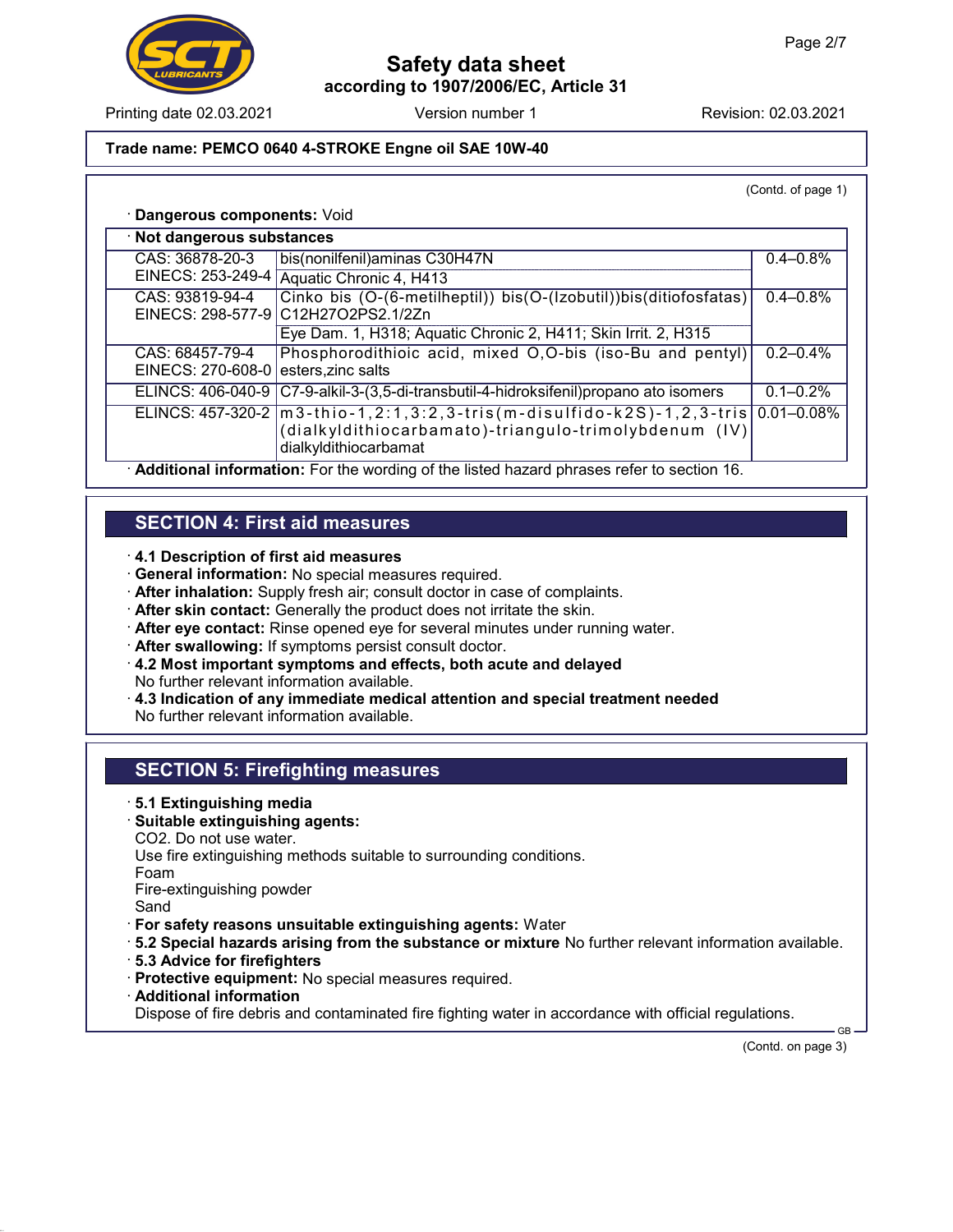Printing date 02.03.2021 **Revision: 02.03.2021** Version number 1 Revision: 02.03.2021

### Trade name: PEMCO 0640 4-STROKE Engne oil SAE 10W-40

(Contd. of page 2)

## SECTION 6: Accidental release measures

- · 6.1 Personal precautions, protective equipment and emergency procedures Ensure adequate ventilation Particular danger of slipping on leaked/spilled product. Wear protective clothing.
- · 6.2 Environmental precautions: Do not allow to enter sewers/ surface or ground water.
- · 6.3 Methods and material for containment and cleaning up:
- Absorb with liquid-binding material (sand, diatomite, acid binders, universal binders, sawdust).
- · 6.4 Reference to other sections See Section 7 for information on safe handling. See Section 8 for information on personal protection equipment. See Section 13 for disposal information.

## SECTION 7: Handling and storage

- · 7.1 Precautions for safe handling No special measures required.
- · Information about fire and explosion protection: No special measures required.
- · 7.2 Conditions for safe storage, including any incompatibilities
- · Storage:
- · Requirements to be met by storerooms and receptacles: No special requirements.
- · Information about storage in one common storage facility: Not required.
- · Further information about storage conditions: None.
- · 7.3 Specific end use(s) No further relevant information available.

## SECTION 8: Exposure controls/personal protection

- · 8.1 Control parameters
- · Additional information about design of technical facilities: No further data; see item 7.
- · Ingredients with limit values that require monitoring at the workplace:

The product does not contain any relevant quantities of materials with critical values that have to be monitored at the workplace.

- · Additional information: The lists valid during the making were used as basis.
- · 8.2 Exposure controls
- · Personal protective equipment:
- · General protective and hygienic measures:

The usual precautionary measures are to be adhered to when handling chemicals.

- · Respiratory protection: Not required.
- · Protection of hands:

The glove material has to be impermeable and resistant to the product/ the substance/ the preparation. Due to missing tests no recommendation to the glove material can be given for the product/ the preparation/ the chemical mixture.

Selection of the glove material on consideration of the penetration times, rates of diffusion and the degradation

· Material of gloves

The selection of the suitable gloves does not only depend on the material, but also on further marks of quality and varies from manufacturer to manufacturer. As the product is a preparation of several substances, the resistance of the glove material can not be calculated in advance and has therefore to be checked prior to the application.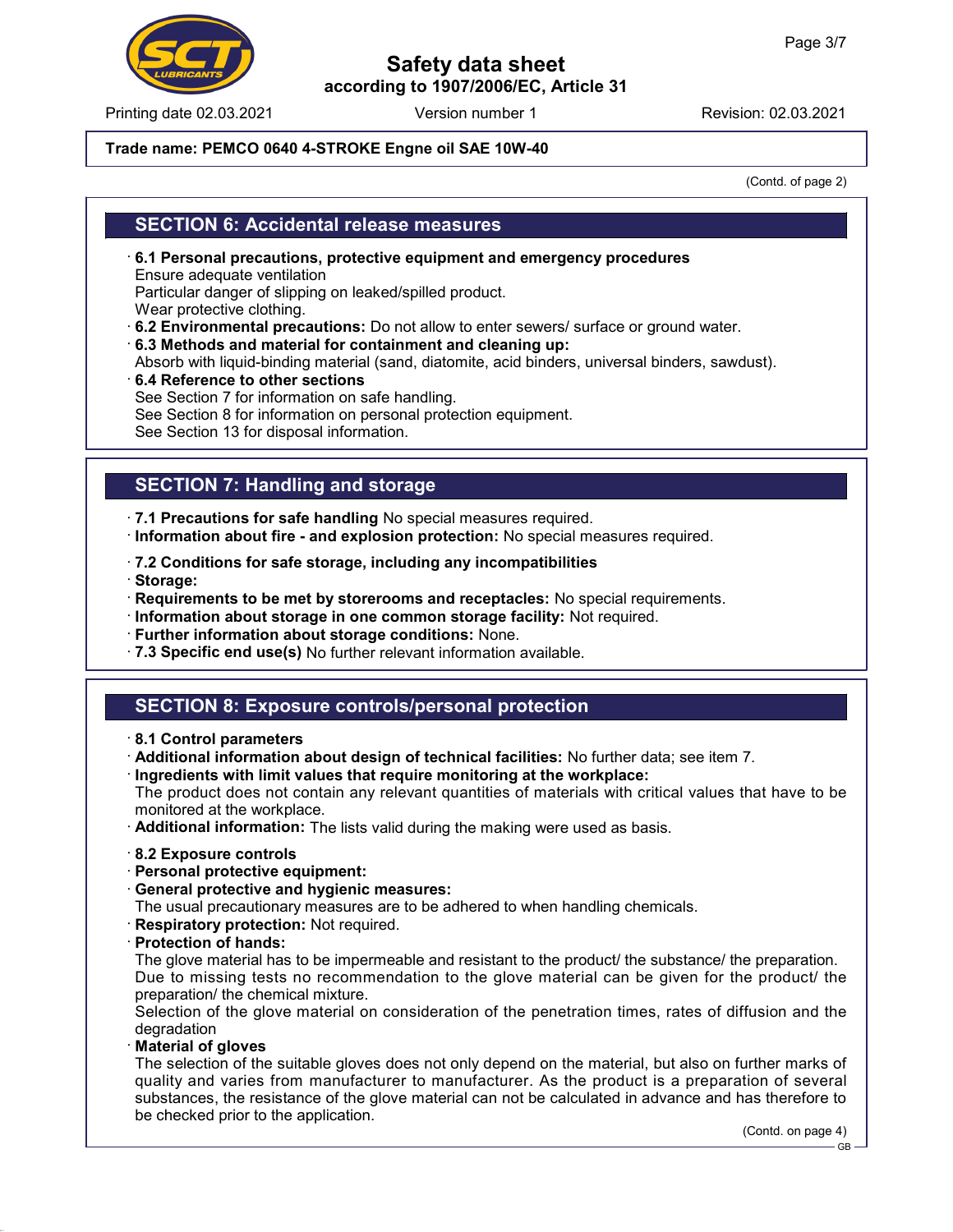### Trade name: PEMCO 0640 4-STROKE Engne oil SAE 10W-40

(Contd. of page 3)

### · Penetration time of glove material

The exact break through time has to be found out by the manufacturer of the protective gloves and has to be observed.

· Eye protection: Goggles recommended during refilling

| <b>SECTION 9: Physical and chemical properties</b>                                      |                                               |  |  |
|-----------------------------------------------------------------------------------------|-----------------------------------------------|--|--|
| 9.1 Information on basic physical and chemical properties<br><b>General Information</b> |                                               |  |  |
| · Appearance:                                                                           |                                               |  |  |
| Form:                                                                                   | Liquid                                        |  |  |
| Colour:                                                                                 | Yellow-brown                                  |  |  |
| · Odour:                                                                                | Specific type                                 |  |  |
| · Odour threshold:                                                                      | Not determined.                               |  |  |
| pH-value:                                                                               | Not determined.                               |  |  |
| Change in condition                                                                     |                                               |  |  |
| <b>Melting point/freezing point:</b>                                                    | $-38 °C$                                      |  |  |
| Initial boiling point and boiling range: >350 °C                                        |                                               |  |  |
| · Flash point:                                                                          | >220 °C                                       |  |  |
| · Flammability (solid, gas):                                                            | Not applicable.                               |  |  |
| · Decomposition temperature:                                                            | Not determined.                               |  |  |
| · Auto-ignition temperature:                                                            | Product is not selfigniting.                  |  |  |
| <b>Explosive properties:</b>                                                            | Product does not present an explosion hazard. |  |  |
| <b>Explosion limits:</b>                                                                |                                               |  |  |
| Lower:                                                                                  | Not determined.                               |  |  |
| Upper:                                                                                  | Not determined.                               |  |  |
| · Vapour pressure:                                                                      | Not determined.                               |  |  |
| · Density at 20 °C:                                                                     | $0.86$ g/cm <sup>3</sup>                      |  |  |
| · Relative density                                                                      | Not determined.                               |  |  |
| · Vapour density                                                                        | Not determined.                               |  |  |
| <b>Evaporation rate</b>                                                                 | Not determined.                               |  |  |
| · Solubility in / Miscibility with                                                      |                                               |  |  |
| water:                                                                                  | Not miscible or difficult to mix.             |  |  |
| · Partition coefficient: n-octanol/water:                                               | Not determined.                               |  |  |
| · Viscosity:                                                                            |                                               |  |  |
| Dynamic:                                                                                | Not determined.                               |  |  |
| Kinematic at 40 °C:                                                                     | $>80$ mm <sup>2</sup> /s                      |  |  |
| · Solvent content:                                                                      |                                               |  |  |
| VOC (EC)                                                                                | 0.00%                                         |  |  |
| 9.2 Other information                                                                   | No further relevant information available.    |  |  |
|                                                                                         |                                               |  |  |

(Contd. on page 5)

GB



Printing date 02.03.2021 Version number 1 Revision: 02.03.2021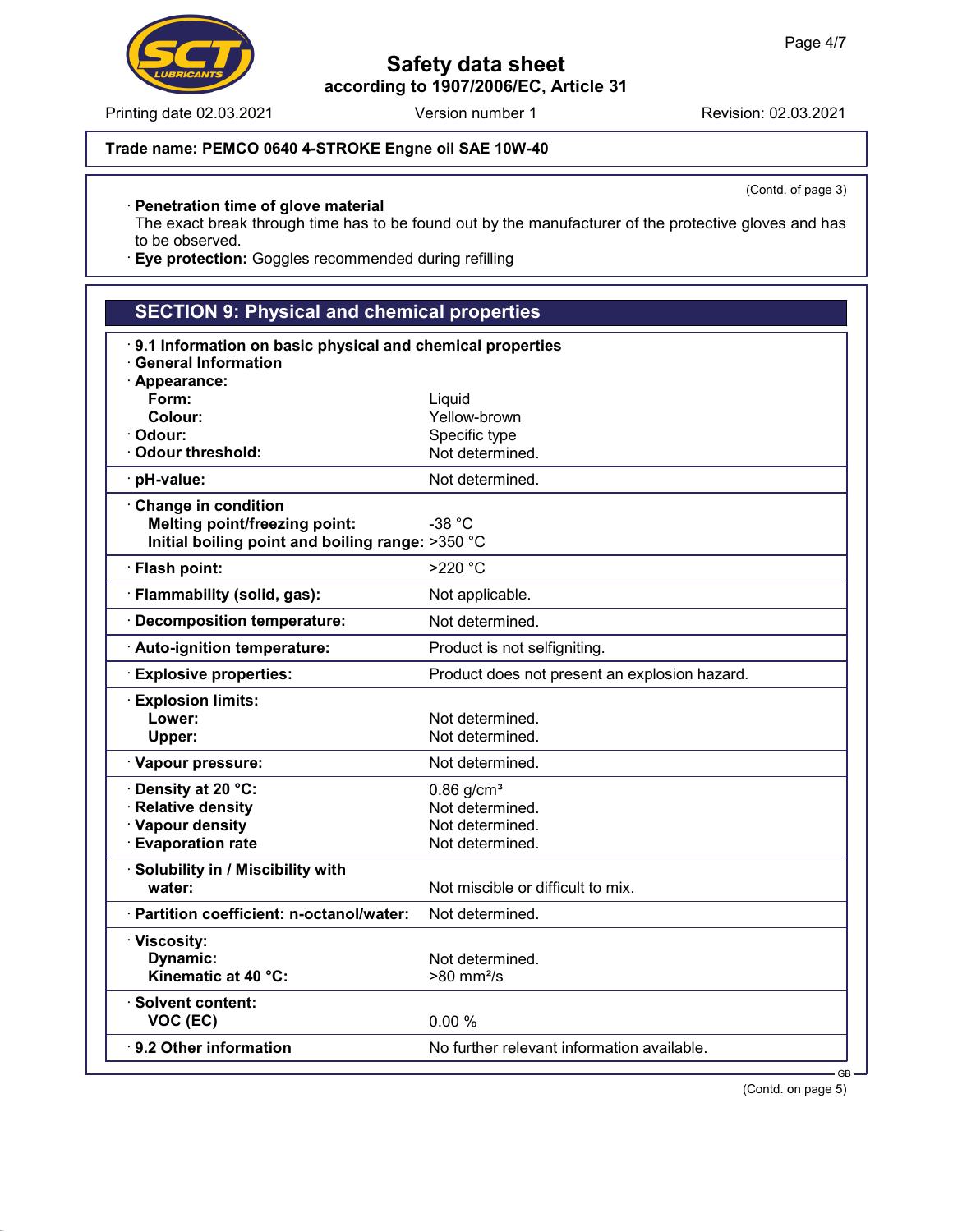#### Printing date 02.03.2021 **Version number 1** Revision: 02.03.2021

### Safety data sheet according to 1907/2006/EC, Article 31

#### Trade name: PEMCO 0640 4-STROKE Engne oil SAE 10W-40

(Contd. of page 4)

### SECTION 10: Stability and reactivity

- · 10.1 Reactivity No further relevant information available.
- · 10.2 Chemical stability
- · Thermal decomposition / conditions to be avoided:
- No decomposition if used according to specifications.
- · 10.3 Possibility of hazardous reactions No dangerous reactions known.
- · 10.4 Conditions to avoid No further relevant information available.
- · 10.5 Incompatible materials: No further relevant information available.
- · 10.6 Hazardous decomposition products:
- Carbon monoxide Aldehyde Poisonous gases/vapours Carbon dioxide

# SECTION 11: Toxicological information

- · 11.1 Information on toxicological effects
- · Acute toxicity Based on available data, the classification criteria are not met.
- · Primary irritant effect:
- · Skin corrosion/irritation Based on available data, the classification criteria are not met.
- · Serious eye damage/irritation Based on available data, the classification criteria are not met.
- · Respiratory or skin sensitisation Based on available data, the classification criteria are not met.
- · Additional toxicological information:
- · CMR effects (carcinogenity, mutagenicity and toxicity for reproduction)
- · Germ cell mutagenicity Based on available data, the classification criteria are not met.
- · Carcinogenicity Based on available data, the classification criteria are not met.
- · Reproductive toxicity Based on available data, the classification criteria are not met.
- · STOT-single exposure Based on available data, the classification criteria are not met.
- · STOT-repeated exposure Based on available data, the classification criteria are not met.
- · Aspiration hazard Based on available data, the classification criteria are not met.

## SECTION 12: Ecological information

- · 12.1 Toxicity
- · Aquatic toxicity: No further relevant information available.
- · 12.2 Persistence and degradability No further relevant information available.
- · 12.3 Bioaccumulative potential No further relevant information available.
- · 12.4 Mobility in soil No further relevant information available.
- · Additional ecological information:
- · General notes:

Water hazard class 2 (German Regulation) (Self-assessment): hazardous for water Do not allow product to reach ground water, water course or sewage system. Danger to drinking water if even small quantities leak into the ground.

- · 12.5 Results of PBT and vPvB assessment
- · PBT: Not applicable.
- · vPvB: Not applicable.

(Contd. on page 6)

GB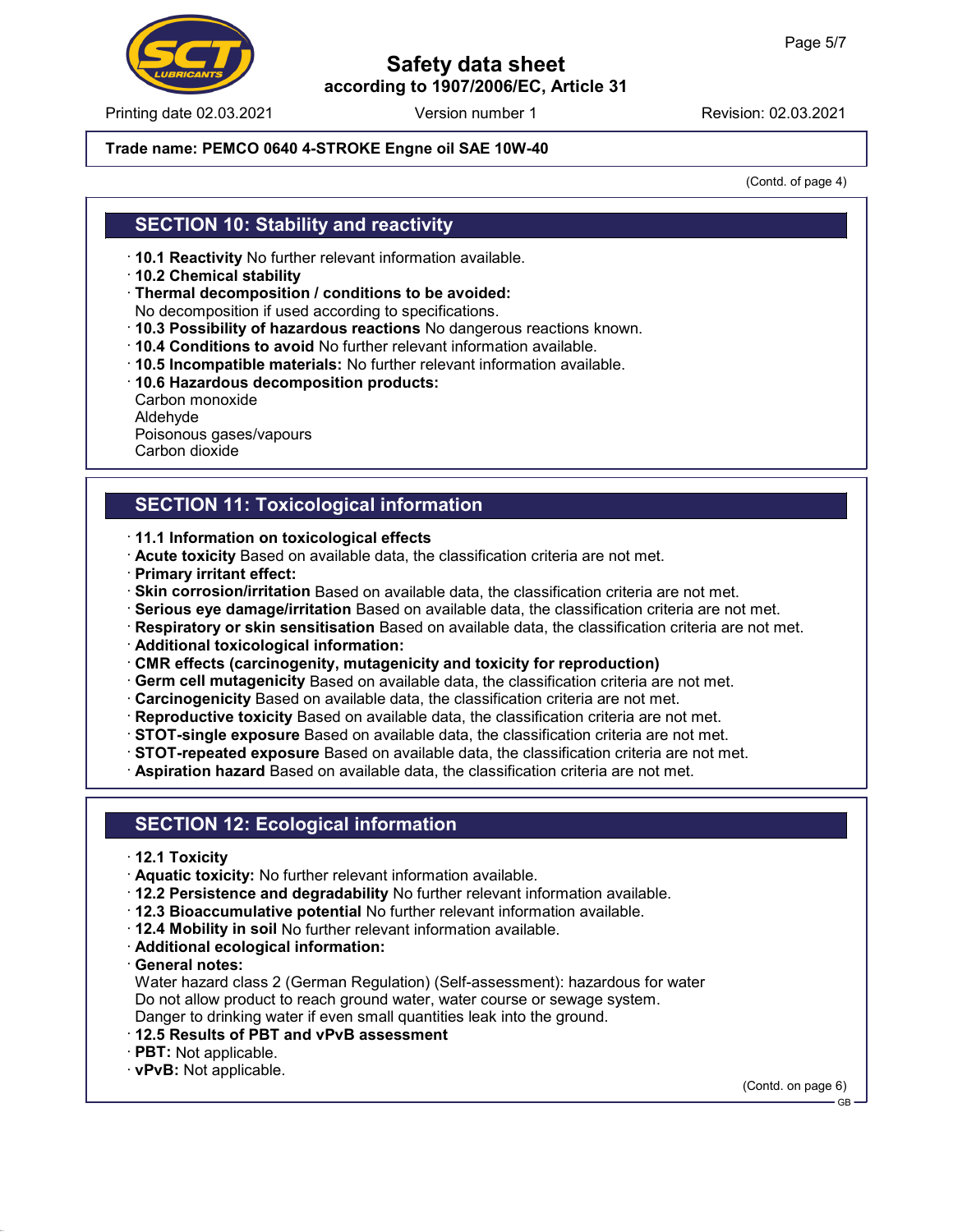Printing date 02.03.2021 **Revision: 02.03.2021** Version number 1 Revision: 02.03.2021

Trade name: PEMCO 0640 4-STROKE Engne oil SAE 10W-40

(Contd. of page 5)

· 12.6 Other adverse effects No further relevant information available.

## SECTION 13: Disposal considerations

· 13.1 Waste treatment methods

· Recommendation Smaller quantities can be disposed of with household waste.

· Uncleaned packaging:

· Recommendation: Disposal must be made according to official regulations.

| <b>SECTION 14: Transport information</b>                                                             |                 |  |  |
|------------------------------------------------------------------------------------------------------|-----------------|--|--|
| 14.1 UN-Number<br>· ADR, ADN, IMDG, IATA                                                             | not regulated   |  |  |
| $\cdot$ 14.2 UN proper shipping name<br>· ADR, ADN, IMDG, IATA                                       | not regulated   |  |  |
| 14.3 Transport hazard class(es)                                                                      |                 |  |  |
| · ADR, ADN, IMDG, IATA<br>· Class                                                                    | not regulated   |  |  |
| $\cdot$ 14.4 Packing group<br>· ADR, IMDG, IATA                                                      | not regulated   |  |  |
| 14.5 Environmental hazards:                                                                          | Not applicable. |  |  |
| 14.6 Special precautions for user                                                                    | Not applicable. |  |  |
| 14.7 Transport in bulk according to Annex II of<br><b>Marpol and the IBC Code</b><br>Not applicable. |                 |  |  |
| · UN "Model Regulation":                                                                             | not regulated   |  |  |

### SECTION 15: Regulatory information

· 15.1 Safety, health and environmental regulations/legislation specific for the substance or mixture

· Directive 2012/18/EU

· Named dangerous substances - ANNEX I None of the ingredients is listed.

· 15.2 Chemical safety assessment: A Chemical Safety Assessment has not been carried out.

## SECTION 16: Other information

This information is based on our present knowledge. However, this shall not constitute a guarantee for any specific product features and shall not establish a legally valid contractual relationship.

#### · Relevant phrases

- H315 Causes skin irritation.
- H318 Causes serious eye damage.

H411 Toxic to aquatic life with long lasting effects.

(Contd. on page 7)